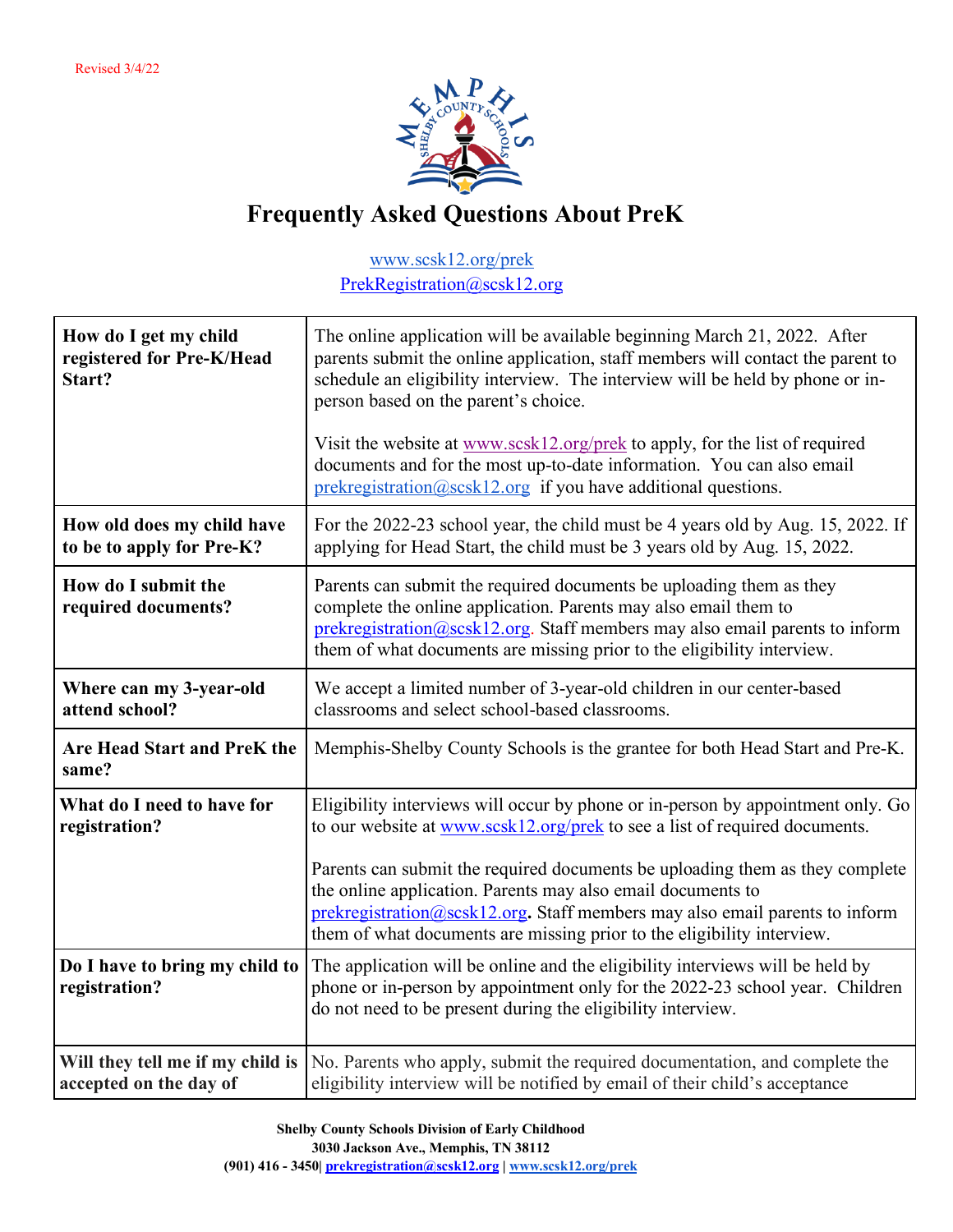**R** Revised 3/4/22

| screening?                                                                                | beginning May 20, 2022.                                                                                                                                                                                                                                              |
|-------------------------------------------------------------------------------------------|----------------------------------------------------------------------------------------------------------------------------------------------------------------------------------------------------------------------------------------------------------------------|
| Is it required for me to have<br>my child's birth certificate for<br>registration?        | Yes. Parents must submit the certified birth certificate. The mother's copy is<br>not acceptable. A parent may also use the child's passport.                                                                                                                        |
| Is it required for me to have<br>my child's physical and shot<br>record for registration? | Yes. Immunizations must be on the Tennessee Certificate of Immunizations.<br>The doctor must indicate that the child's immunizations are up-to-date. There<br>is also a place on the form for the doctor to indicate that the child's physical is<br>current.        |
|                                                                                           | If a child is accepted into the program, the child's immunizations and physical<br>have to be current and up-to-date <b>PRIOR</b> to the child entering the classroom.                                                                                               |
| Why do I have to provide my<br>income?                                                    | Head Start and Pre-K are needs-based programs. We are required to verify both<br>the age of the child and the income for the family and household. Children are<br>selected to participate in the program using the U.S. Federal Poverty<br>Guidelines.              |
| I am probably over-income,<br>should I apply?                                             | Any parent can apply to the program. Families who are over-income will be<br>considered once all income-eligible children are placed. This usually does not<br>occur until late September.                                                                           |
| How will I find out if my child<br>has been accepted into the<br>program?                 | Parents will be notified by email if their child has been accepted into the<br>program beginning May 20, 2022. Parents can also email<br>$prekregistration@scsk12.org$ after this date to inquire about the application<br>status.                                   |
| What schools still have space<br>available for my child to<br>attend?                     | Parents are asked to select three school choices. There is a chance that there will<br>not be an opening at the first school of your choice. If all selected choices are<br>unavailable, your child will be placed on the waitlist for the first selected<br>school. |
| Can my child be screened for<br>the 4-year-old category in<br>December?                   | My child turns 4 in December. No. Regardless of the application date, the child must have turned 4 by Aug. 15<br>of the current school year in order to be accepted into a 4-year-old classroom.                                                                     |
| Can I check on the status of<br>my child's transfer?                                      | Contact the Early Childhood Office by calling (901) 416-3450 or email<br>$prekregistration@scsk12.org$ . Please allow up to 2 weeks before inquiring<br>about your child's status.                                                                                   |
| I cannot come to the<br>screening. Can someone else<br>bring my child to be<br>screened?  | Eligibility interviews will occur by phone or in-person by appointment only<br>based on parents' preferences. Parents should schedule their interview around<br>their schedules when possible. Children do not need to be present for the<br>eligibility interview.  |
| I live with someone else. Can I<br>bring mail to the screening as<br>proof of address?    | If you live with someone else, you will need to complete the <i>Shared Residence</i><br>Affidavit and have it notarized. You will also need to provide two pieces of<br>mail that contain your name and the address in which you share. You can                      |